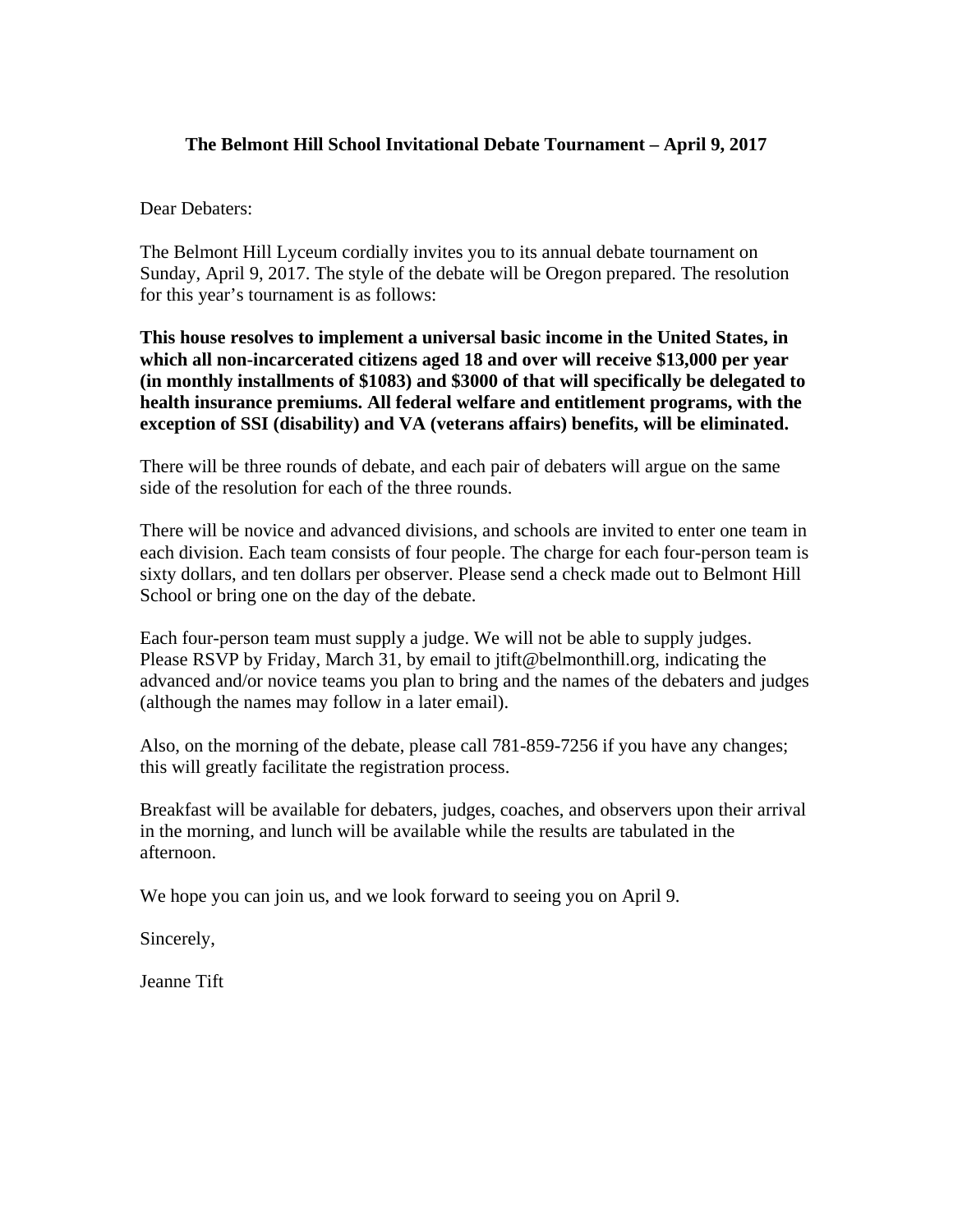# **The Belmont Hill School Invitational Debate Tournament Schedule of Events**

| $9:30 - 10:30$ a.m.                          | <b>Registration (Library Corridor)</b><br><b>Breakfast (Dining Hall)</b> |
|----------------------------------------------|--------------------------------------------------------------------------|
| $10:30 - 11:00$ a.m.<br>$11:00 - 12:15$ p.m. | Judges' & Debaters' Meeting (Dining Hall)<br>Round One                   |
| $12:15 - 1:30$ p.m.                          | Round Two                                                                |
| $1:30 - 2:45$ p.m.                           | Round Three                                                              |
| $2:45 - 4:00$ p.m.                           | Lunch served (Dining Hall)                                               |
| $4:00$ p.m.                                  | <b>Awards Ceremony (Dining Hall)</b>                                     |

# **Oregon-Style Prepared Format**

| <b>First Affirmative Constructive</b>          | 7 minutes |
|------------------------------------------------|-----------|
| <b>Second Negative Cross-Examination</b>       | 3 minutes |
| <b>First Negative Constructive</b>             | 7 minutes |
| <b>First Affirmative Cross-Examination</b>     | 3 minutes |
| <b>Second Affirmative Constructive</b>         | 7 minutes |
| <b>First Negative Cross-Examination</b>        | 3 minutes |
| <b>Second Negative Constructive</b>            | 7 minutes |
| Second Affirmative Cross-Examination 3 minutes |           |
| 3 minute break                                 |           |
| <b>First Negative Rebuttal</b>                 | 4 minutes |
| <b>First Affirmative Rebuttal</b>              | 4 minutes |
| <b>Second Negative Rebuttal</b>                | 4 minutes |
| <b>Second Affirmative Rebuttal</b>             | 4 minutes |